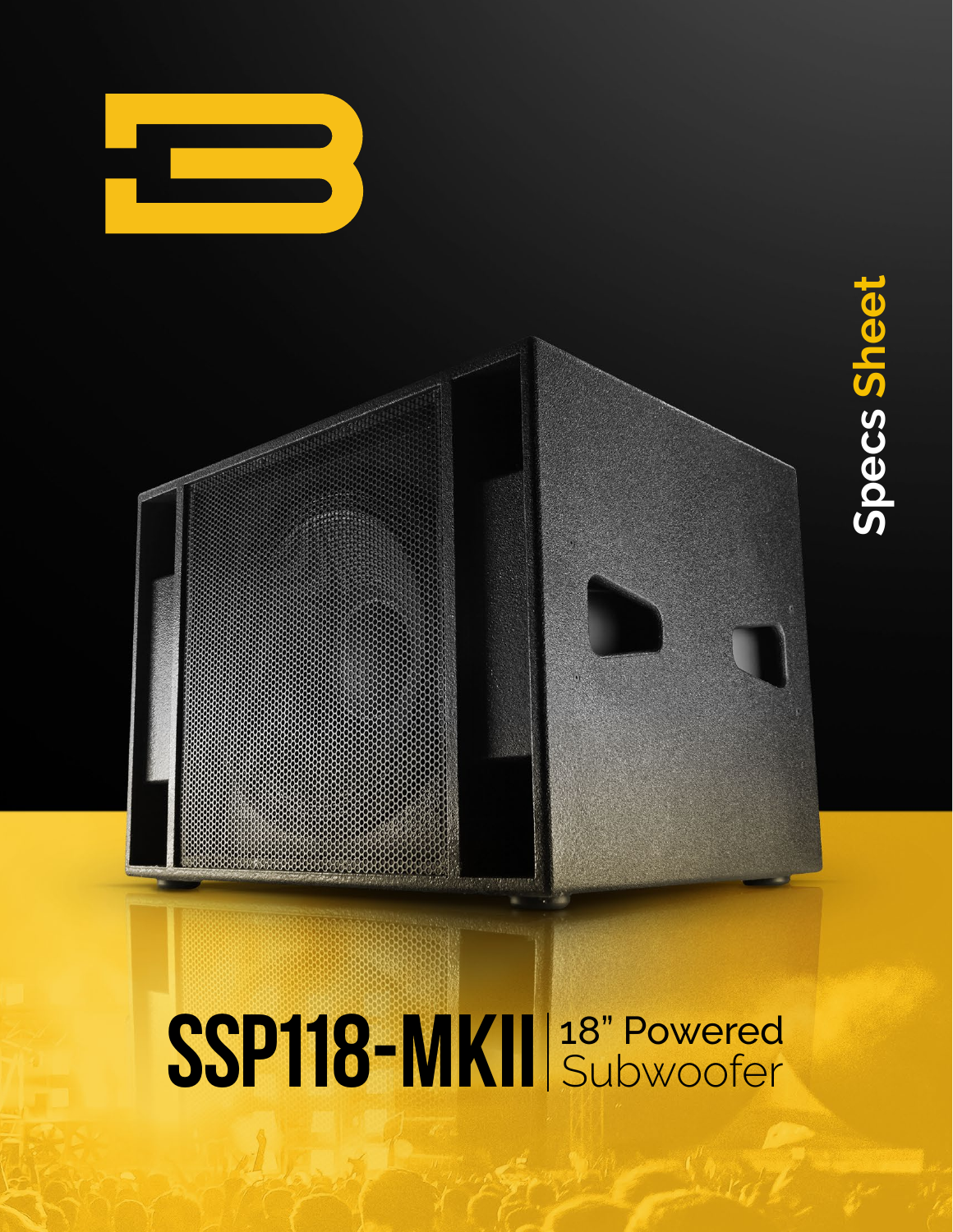

**Solid, Flat Response Down To 30 Hz Compact Size, Easy Transport Quick Setup – Plug-and-Play 2400W RMS Class D Amplifier**

#### **Description:**

**The SSP118-MKII is a high-powered self-amplified single 18-inch subwoofer designed to give you the low frequency output of an average double 18" in a single 18" box. The SSP118-MKII features a single 18-inch subwoofer enclosure with a high-powered 2400 Watt Class-D amplifier.**

**Each SSP118-MKII Powered Subwoofer gives you low frequency output to 30 Hz, typical of an average double 18", from a single 18" box.** Delivering output to frequencies lower than many double 18" cabinets, each individual SSP118-MKII enclosure does so with nearly half the space and considerably less weight. This is a very practical consideration from both a size and cost point of view.

**For Mobile Professionals who provide superior sound quality, the SSP118-MKII allows you to deliver premium service with less equipment and labor.** With two SSP118-MKII Subwoofers, you will have the output of one of the worlds finest double-18" subwoofers, the BASSBOSS SSP218, divided into two smaller, more manageable pieces.

**Optimized for remarkably deep bass response from a cabinet of mobile size, SSP118-MKII Subwoofers are each loaded with a single 18" long-excursion, neodymium motor, low frequency driver.** Each driver has a 4" voice coil and is rated for 1500W nominal power handling, 3000W program power handling. It is practically impossible to blow drivers on the SSP118-MKII, as with all BASSBOSS Subwoofers, due to the combination of extremely rugged, very high power handling, long excursion drivers, carefully optimized cabinet and port design and several effective but transparent protection systems. The protection systems prevent thermal overload of the voice coils and minimize long-term thermal compression while having virtually no effect on the transient response and peak output of the loudspeakers.

**Extremely flat, delivering response that is ±3.0dB from 30Hz to 100Hz.** No equalization is required to achieve this response. Unlike designs that require equalization, the SSP118's tone, response and sensitivity are native to the design. Systems that require processing to achieve their stated response are still subject to the physical excursion and thermal limits of their drivers. Boosting low frequency EQ to achieve extended low-frequency response results in excessive distortion or woofer damage at full power unless limiting is applied. The limiting necessary to prevent failure also prevents the realization of their claimed frequency response at full power. The SSP118-MKII does not suffer from these limitations. It faithfully delivers the low bass where most others either roll off or die trying.

**Finished in extremely durable black textured weatherproof polyurethane coating.** A top mounted pole socket in each SSP118-MKII provides for mid-high loudspeakers to be mounted on a straight speaker pole above the subwoofer. The enclosures also feature four large rubber feet and corresponding recesses in their tops to facilitate interlocking the boxes when stacked. The woofers' cones are made from a waterproof fiber matrix which can withstand exposure to spills and rain and can be wiped clean with a damp cloth.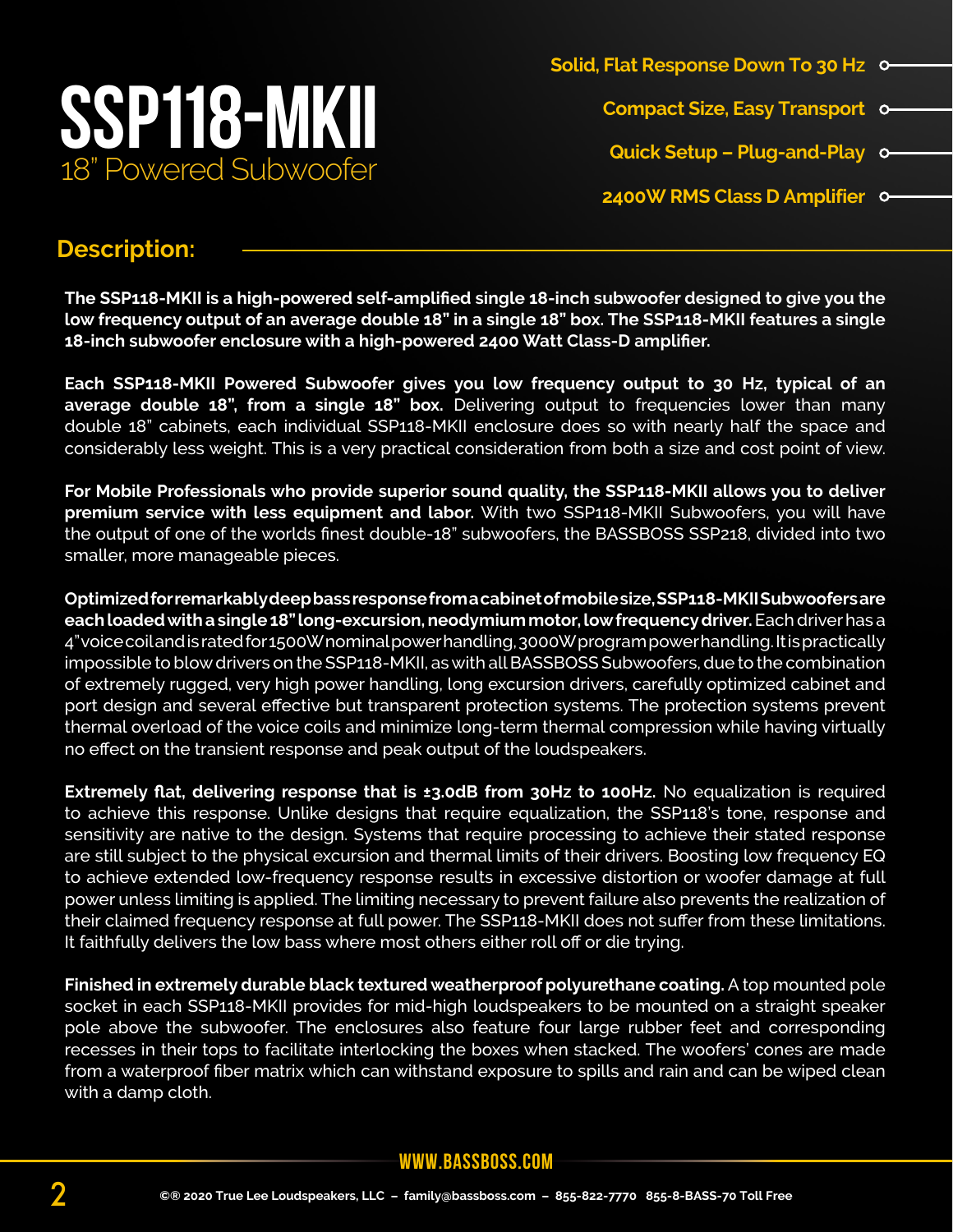### SSP118-MKII <sup>18" Powered Subwoofer</sup>

#### **Acoustical**

**Loudspeaker Description: Single 18" Subwoofer Frequency Response (±3 dB): 30-100Hz Maximum Sustained Output: 130 dB SPL, 1m, 2pi, half-space, (ground stacked) Max SPL (Peak)\*: 136 dB Nominal Dispersion (°H x °V): 360 x 360 - Cardioid Mode Available with Multiple Boxes**

#### **Electrical**

**Amplification: 2400 Watt RMS Class D Amplifier Processing: Integrated comprehensive DSP provides high pass, low pass, time alignment and limiting Electrical Input Connector: Neutrik Powercon input (Blue) NAC3FCA Electrical Connector, Mains: NEMA5-15 (Edison) or L530, upon request Voltage Operating Range: 90-132VAC, 55-65Hz Current Draw, Nominal: 565 W, 4.7A Signal Input Connector: XLR-F Signal Output Connector: XLR-M pass-through only**

#### **Physical**

| <b>Enclosure Type:</b>       | Direct radiating, vented enclosure, optimally tuned for low frequency response with high |
|------------------------------|------------------------------------------------------------------------------------------|
|                              | sensitivity and high power handling                                                      |
| Transducer:                  | 1 x 18 in. diameter (457 mm) neodymium motor woofer with 4 in. (100 mm) copper winding   |
|                              | voice coil and 56 mm (2.2) peak to peak excursion. Waterproof fiber composite cone       |
| <b>Cabinet Construction:</b> | 18 mm Baltic Birch plywood, extensive integrated bracing. Equipped with 4 integrated     |
|                              | handles, 1 pole socket, 4 large rubber feet, and 4 interlocking foot pockets             |
| Dimensions (HxWxD):          | 22.5 in. x 30 in. x 24 in. (23.25 in. high with feet)                                    |
| Net Weight:                  | $125$ lbs                                                                                |
| <b>Shipping Weight:</b>      | <b>140 lbs</b>                                                                           |
| <b>Exterior Finish:</b>      | Rugged, weatherproof, black textured, bonded high-pressure polyurethane coating          |
| Grill:                       | Perforated, powder-coated steel                                                          |
| <b>Pole Sockets:</b>         | $1(35$ mm)                                                                               |
| <b>Handles:</b>              | 4 Integrated Handles                                                                     |

#### **Optional**

| <b>Flying Hardware:</b>                | Side-pull anchors and/or shoulder eyebolts                                                 |
|----------------------------------------|--------------------------------------------------------------------------------------------|
| <b>Suspension System:</b>              | 16 x 3/8 in.-16tpi threaded flypoints                                                      |
| <b>Amplification for Installation:</b> | Complete power package including DSP in two space rack chassis for permanent installations |
| <b>Installation Version:</b>           | Available without handles and pole sockets                                                 |
| <b>Transport Dollies:</b>              | Dolly cart with 4 locking casters and recesses to accept interlocking cabinet feet for     |
|                                        | transporting 1 or 2 cabinets                                                               |
| Covers:                                | Heavy-duty padded nylon transport covers for 1 or 2 cabinets                               |
| <b>Online Information:</b>             | bassboss.com/ssp118                                                                        |

"Peak output is calculated using "industry standard" techniques. These calculation methods create theoretical specifications that are inflated over what can actually be<br>achieved. BASSBOSS real world output specifications a

#### **www.bassboss.com**